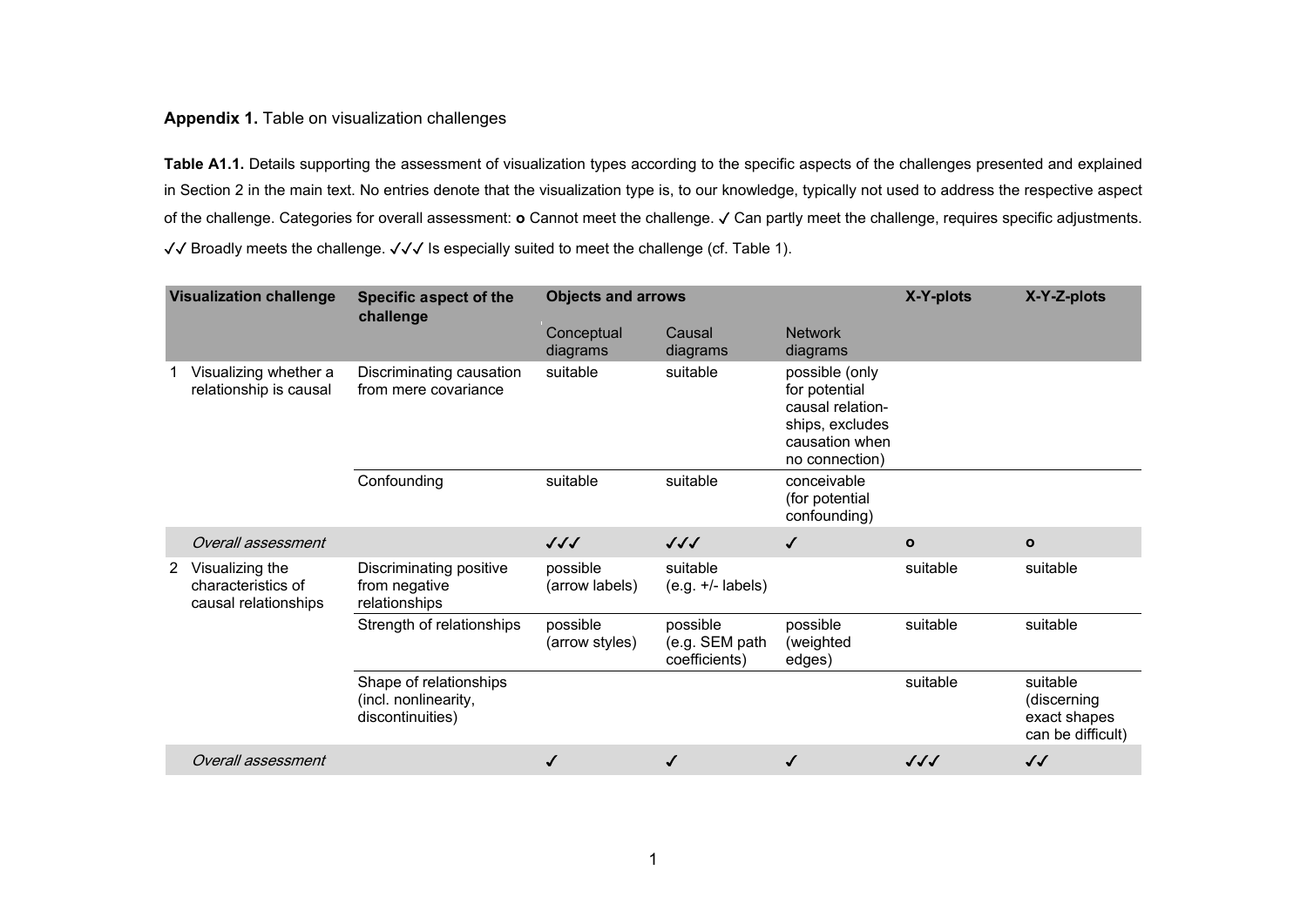| <b>Visualization challenge</b> |                                                | Specific aspect of the<br>challenge                                                                  | <b>Objects and</b><br>arrows<br>Conceptual            | Causal                                     | <b>Network</b>                                    | X-Y-plots                              | X-Y-Z-plots                                                       |
|--------------------------------|------------------------------------------------|------------------------------------------------------------------------------------------------------|-------------------------------------------------------|--------------------------------------------|---------------------------------------------------|----------------------------------------|-------------------------------------------------------------------|
|                                |                                                |                                                                                                      | diagrams                                              | diagrams                                   | diagrams                                          |                                        |                                                                   |
| 3                              | Visualizing reciprocal<br>causal relationships | Feedback                                                                                             | suitable                                              | suitable                                   | possible (only<br>for potential<br>feedback)      | possible<br>(phase space<br>plot)      | possible<br>(phase space<br>plot)                                 |
|                                |                                                | <b>Hysteresis</b>                                                                                    |                                                       |                                            |                                                   | possible                               | possible                                                          |
|                                |                                                | Cyclic dynamics                                                                                      |                                                       | possible<br>(e.g. causal loop<br>diagrams) |                                                   | possible<br>(e.g. phase<br>space plot) | possible<br>(e.g. phase<br>space plot)                            |
|                                | Overall assessment                             |                                                                                                      | $\checkmark$                                          | $\sqrt{\sqrt{2}}$                          | $\checkmark$                                      | $\sqrt{\sqrt{2}}$                      | $\checkmark$                                                      |
| 4                              | Visualizing multiple<br>causes                 | Equifinality                                                                                         | suitable                                              | suitable                                   |                                                   |                                        | suitable<br>(two causes)                                          |
|                                |                                                | Moderation, context-<br>dependence                                                                   | conceivable<br>(e.g. arrows<br>pointing at<br>arrows) |                                            |                                                   |                                        | suitable                                                          |
|                                |                                                | Emergence                                                                                            | possible<br>(e.g. arrow<br>labels)                    |                                            |                                                   |                                        | suitable (for<br>emergence from<br>interactions of<br>two causes) |
|                                |                                                | Discriminating direct from<br>indirect relationships,<br>different resolutions of<br>system elements | suitable                                              | suitable                                   | possible (only<br>for potential<br>relationships) |                                        |                                                                   |
|                                | <b>Overall assessment</b>                      |                                                                                                      | $\sqrt{\sqrt{\ }}$                                    | ✔                                          | $\mathbf{o}$                                      | $\mathbf{o}$                           | $\checkmark$                                                      |